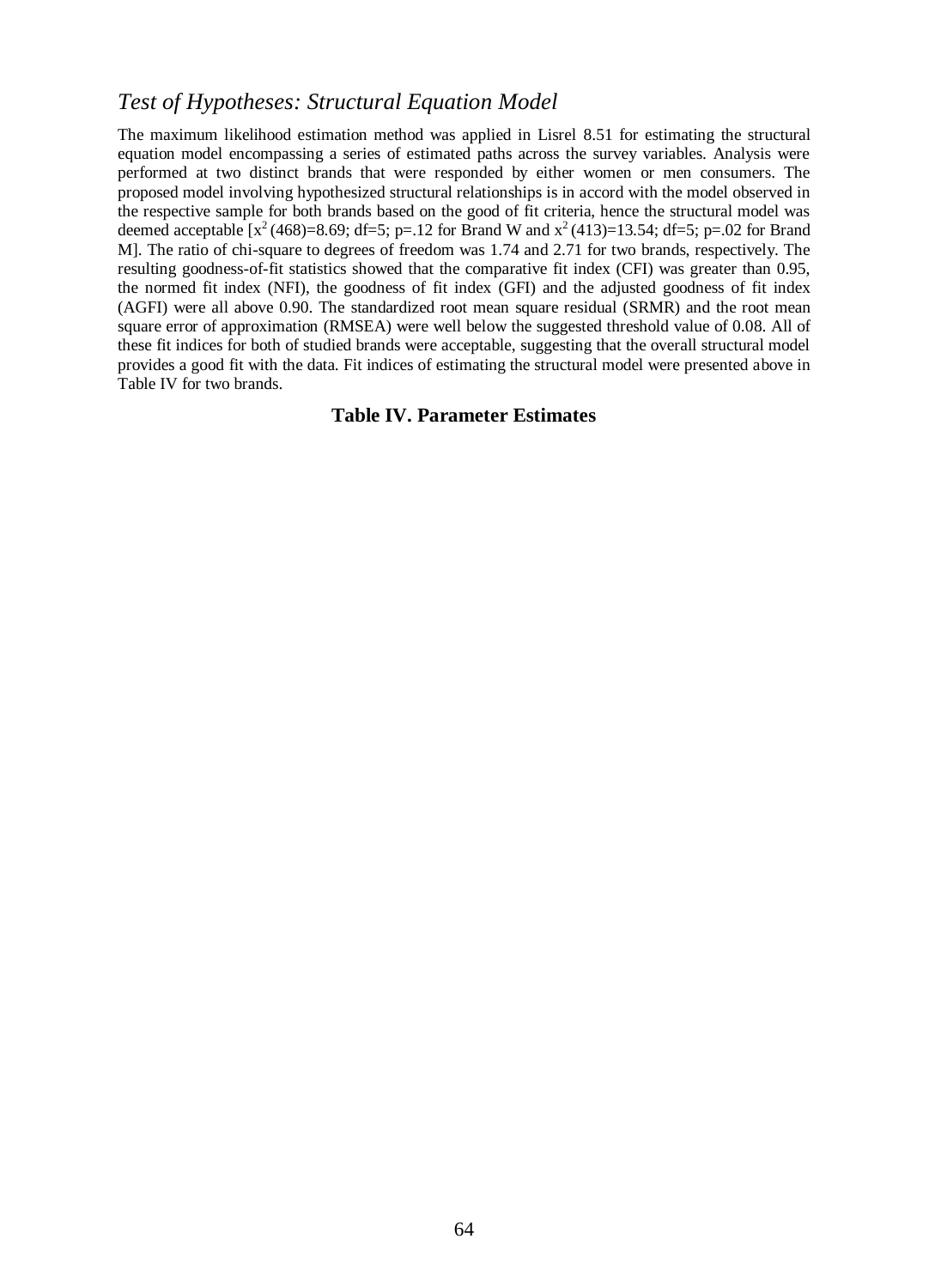#### **Journal of Global Strategic Management | V. 6 | N. 1 | 2012-June | isma.info | 57-68 | DOI: 10.20460/JGSM.2012615786**

## **DISCUSSION AND CONCLUSIONS**

The current study has an assessment about the apparel retailers, which has moved their own brand to international markets, in terms of the point of view of consumers. The study has tested a model that integrates a series of variables relating to the purchase of retailer brands (namely perceived risk, hedonic and utilitarian value), as well as self-confidence as a personal trait, in which the variance in the consumer responses (affective-based and cognitive-based assessments) is explained. Responses shown by consumers to the shopping at these retail stores is viewed as a critical success factor for the owners of the retail brand in foreign markets as well as domestic markets. Thus, this study attempts to explore the factors that play a role in the formation of consumers' evaluative responding with respect to the purchase of a retail brand, which is aiming to provide useful knowledge for international apparel retailers in developing brand strategies that create and sustain competitive advantages. On the basis of the data received from two different samples, the analysis of the model above-mentioned leads to the following conclusions.

First, in clothing context, perceived risk is a major strategic asset for the retailers in its struggle for shaping consumers attitude toward the purchase of retail brands, regardless of evaluating response are either affection-based or cognition based. As the results revealed, it has direct and indirect effect on consumers' evaluating responses. For the direct effect, the risk associated with the purchase of the apparel retail brand is negatively effective on consumer responses. The effect of the risk in cognitive responses is found to be relatively higher than in affective responses. For the indirect effect, the risk influences both hedonic and utilitarian value perceived in shopping at this retail, which in turn influences consumer responses. As understood from the results, retailers can deliver more shopping value to consumer through reducing the risk associated with the buying of clothing under its own brand name. Then, when the value of retail brands it carries is perceived at higher level, consumers will show more favorable responses to the purchase of the brand. Almost all the results show the consistency between two groups of sample and/or two distinct retail brands with some exceptions. At this juncture, we also need to draw your attention the results varying between different samples in terms of the effect of utilitarian shopping value on evaluating responses. The utilitarian value is found to have an influence on women's affective responses while it has an influence on men's cognitive responses. However, the effect of utilitarian value perceived at shopping is not significant when evaluating responses is cognitive in nature for the sample of women and affective in nature for the sample of men. This is possibly due to the fact that the measure of utilitarian value is perceived by two groups of sample in different way. Another possible reason why such a difference exists is that distinct retail brands are offered to respond samples. As such, brand-specific perceptions of consumers might lead to the difference in the effect of utilitarian shopping value on their affection-based and cognition-based responses. Overall, successfully managing the risk perceived during shopping is necessary not only for achieving the creation of the high level of shopping value but also for enabling consumers to respond more favorably to a retail store at which they shop.

Next, we have witnessed that the relationship between hedonic shopping value and affective responses is stronger when compared with the relationship between hedonic shopping value and cognitive responses. The result consistent with our expectations is observed in both retail brands and/or samples. This provides deeper knowledge for us in regarding how to arouse emotions or affects in the buyers in ways that favor retailers. On the other hand, we cannot explain if there exists a difference in the effects of utilitarian shopping value attached to cognition-based and affective-based responses on account of non-significant relationships between them above-mentioned. Finally, in the present survey, consumers with low self-confidence (high self-confidence) are considered to perceive a greater purchasing risk (a lower purchasing risk) associated with the shopping at the retail store. The results are in accordance with this notion for two different brands and/or samples. Accordingly, retail strategists should take into account of the perceptions of consumer has about their own ability to shopping from the store before deciding on an appropriate marketing strategy for managing perceived risk at shopping.

The generalization of the results is limited since only a sample of university students and retail brands in clothing industry were used in the study. As the way to improve the generalizability of the results, future research is supposed to expand the sampling base of participants and the variety of industry. In addition, further research is required to develop measures of utilitarian shopping value consistent with this framework.

### **ACKNOWLEDGEMENTS**

This study was supported by grant encoded "FEN-D-110412-0107" from "Marmara University BAPKO Research Project Committee.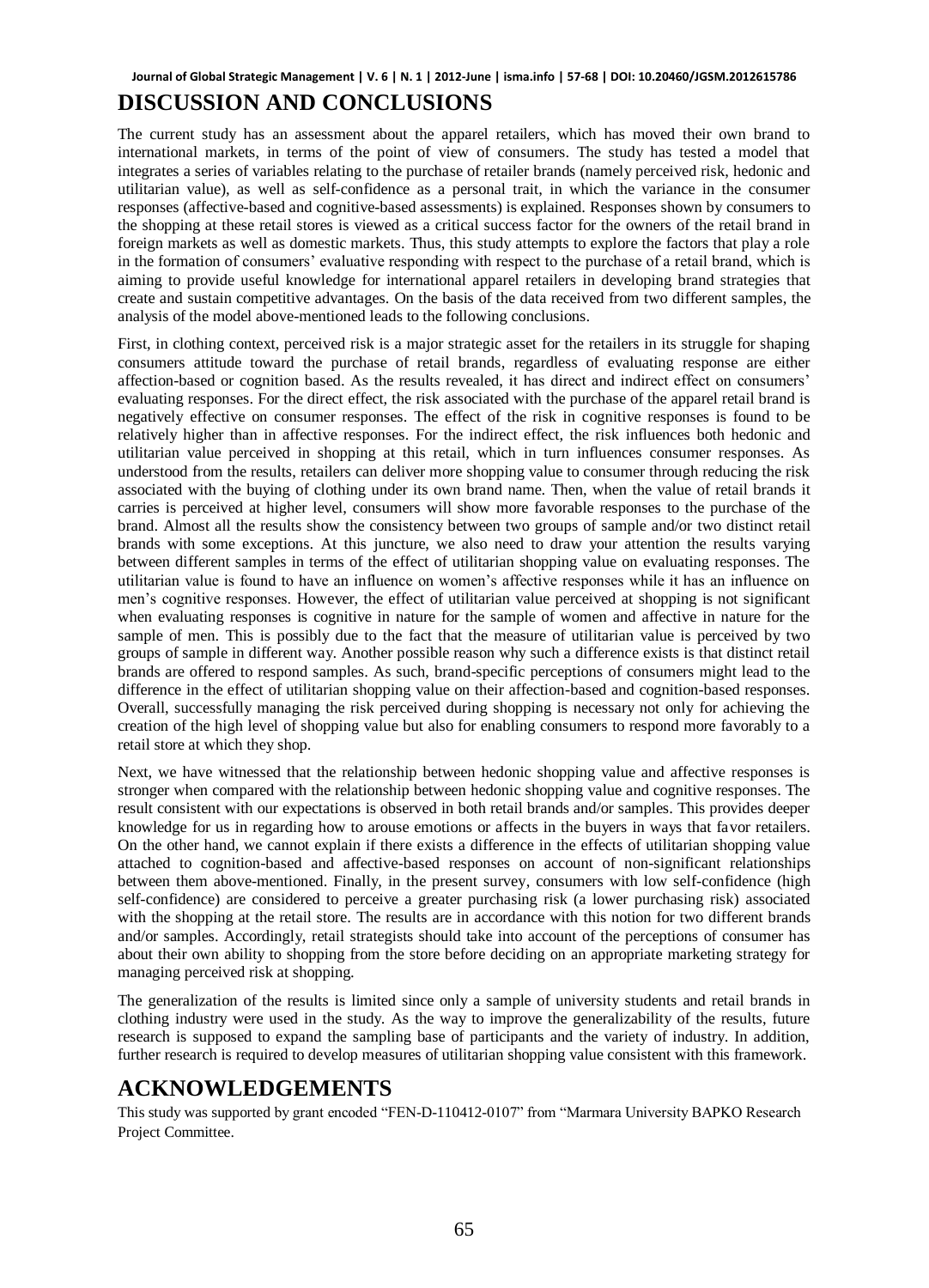**Journal of Global Strategic Management | V. 6 | N. 1 | 2012-June | isma.info | 57-68 | DOI: 10.20460/JGSM.2012615786**

# **REFERENCES**

Agarwal, S., and Teas, R. K. (2001), Perceived value: Mediating role of perceived risk, Journal of Marketing Theory and Practice, Vol.9, No.4, pp.1–14.

Ajzen, I. (1991), The theory of planned behavior, Organizational Behavior and Human Decision Processes, Vol.50, pp.179–211.

Babin B. J., Darden, W. R., and Griffin, M. (1994), Work and/or fun: Measuring hedonic and utilitarian shopping value, Journal of Consumer Research, Vol.20, pp.644–656.

Bagozzi, R. P. (1982), A field investigation of causal relations among cognitions, affect, intention, and behavior, Journal of Marketing Research, Vol.19, No.000004, pp.562–583.

Bagozzi, R. P., and Yi, Y. (1988), On the evaluation of structural equation models, Journal of the Academy of Marketing Science, Vol.16, pp.74–94.

Bearden, W. O., and Shimp, T. A. (1982), The use of extrinsic cues to facilitate product adoption, Journal of Marketing Research, Vol.19, No.000002, pp.229–239.

Bentler, P.M., and Douglas G. Bonett. (1980), Significance tests and goodness of fit in the analysis of covariance structures, Psychological Bulletin, Vol.88, pp.588–606.

Bruner II, G. C., Hensel, P. J., and James, K. E. (2005), Marketing scale handbook, a compilation of multi-item measures for consumer behavior and advertising. Chicago, Illinois USA: American Marketing Association.

Carpenter, J. M., Moore, M., and Fairhurst, A. E. (2005), Consumer shopping value for retail brands, Journal of Fashion Marketing and Management, Vol.9, No.1, pp.43–53.

Chang, E., and Tseng, Y. (2010), Research note: E-store image, perceived value and perceived risk, [Journal of Business Research,](http://www.sciencedirect.com/science/journal/01482963) Available online 6 July 2011 from: [http://www.sciencedirect.com/science/article/pii/S0148296311001998.](http://www.sciencedirect.com/science/article/pii/S0148296311001998) 

Chen, Z., and Dubinsky, A. J. (2003), A conceptual model of perceived customer value in e-commerce: A preliminary investigation, Psychology and Marketing, Vol.20, No.4, pp.323–347.

Cox, D. F., and Rich, S. U. (1964), Perceived risk and consumer decision-making-the case of telephone shopping, Journal of Marketing Research, Vol.1, No.000004, pp.32–39.

Dube´, L., Cervellon, M., and Jingyuan, H. (2003), Should consumer attitudes be reduced to their affective and cognitive bases? Validation of a hierarchical model, International Journal of Research in Marketing, Vol.20, pp.259–272.

Dursun, İ., Kabadayı, E. T., Alan, A. K., and Sezen, B. (2011), Store brand purchase intention: Effects of risk, quality, familiarity and store brand shelf space, Journal of Global Strategic Management, Vol.5, No.2, pp.113–123.

Eagly, A. H., and Shelly C. (1993), The psychology of attitudes. USA: Harcourt Brace Jovanovich College Publishers, (Chapter 1).

Fiore, A. N., and Kim, J. (2007), An integrative framework capturing experiential and utilitarian shopping experience, International Journal of Retail and Distribution Management, Vol.35, No.6, pp.421–442.

Fornell, C., and Larcker, D. F. (1981), Evaluating structural equation models with unobservable variables and measurement errors, Journal of Marketing Research, Vol.18, pp.39–50.

Hair, J. F., Anderson, R. F., Tatham, R. L., and Black, W. C. (1998), Multivariate data analysis (5th ed.). Englewood Cliffs, NJ: Prentice Hall, (Chapter 11).

Hirsch, R. D., Dornoff, R. S., and Kernan., J. B. (1972), Perceived risk and store selection, Journal of Marketing Research, Vol.9, pp.434–9.

Kim, J., and Damhorst, M. L. (2010), The mediating effect of perceived service risk on perceived value of internet apparel shopping: from the quality-risk-value approach, Journal of Global Academy of Marketing Science, Vol.20, No.4, pp.307–318.

Ligas, M., and Chaudhuri, A. (2012), The moderating roles of shopper experience and store type on the relationship between perceived merchandise value and willingness to pay a higher price, Journal of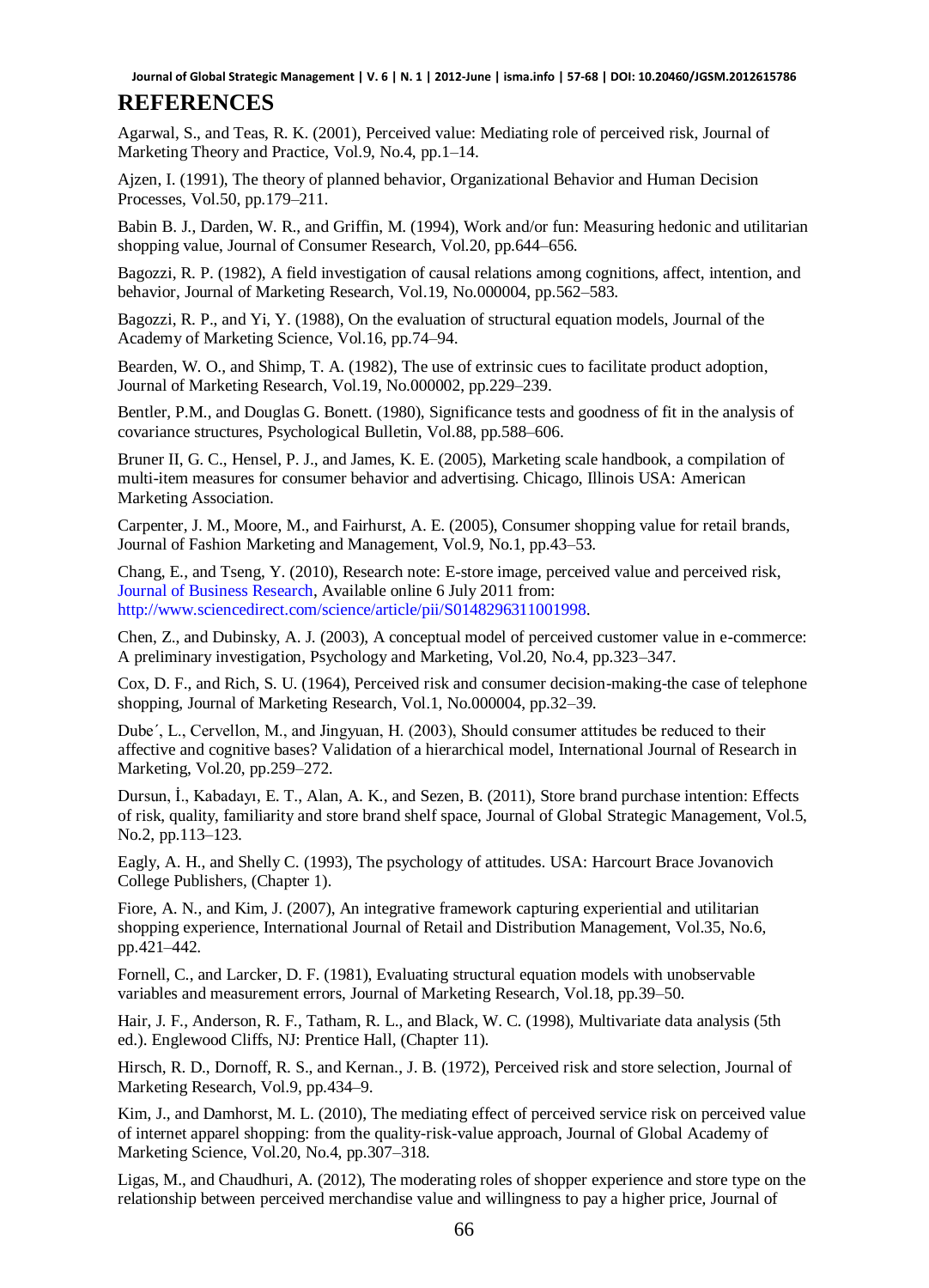Retailing and Consumer Services, Available online 9 February 2012 from: **Journal of Global Strategic Management | V. 6 | N. 1 | 2012-June | isma.info | 57-68 | DOI: 10.20460/JGSM.2012615786**<http://www.sciencedirect.com/science/article/pii/S0969698912000070>.

Liljandera, V., Polsa, P., and Rielb A. (2009), Modelling consumer responses to an apparel store brand: Store image as a risk reducer, Journal of Retailing and Consumer Services, Vol.16, No.4, pp.281–290.

Mieres, C. G., Martín, A. M. D., Antonio, J., and Gutiérrez, T. (2006), Antecedents of the difference in perceived risk between store brands and national brands, European Journal of Marketing, Vol.40, No.1/2, pp.61–82.

Mitchell, V. W. (1999), Consumer perceived risk: conceptualizations and models, European Journal of Marketing, Vol.33, pp.163–195.

Nunnaly, J. C. (1978), Psychometric Theory. 2nd ed., NY: McGraw-Hill.

Peter, J. P., and Ryan, M. J. (1976), An investigation of perceived risk at the brand level, Journal of Marketing Research, Vol.13, pp.184–188.

Ross, I. (1975), Perceived risk and consumer behavior: A critical review, in Advances in Consumer Research, Vol. 02. In Schlinger, M. J. (Eds.), Association for consumer research (pp.1–20).

*Sánchez*-Fernández, R., and *Iniesta*-Bonillo, M. *Á.* (2006), Consumer perception of value: Literature review and a new conceptual framework, Journal of Consumer Satisfaction, Dissatisfaction and Complaining Behavior, Vol.19, pp.40–58.

Schaninger, C. M. (1976), Perceived risk and personality, Journal of Consumer Research, Vol.3, No.2, pp.95–100.

Sheth, N. J., and Parvatiyar, A. (1995), Relationship marketing in consumer markets: Antecedents and consequences, Journal of Academy of Marketing Science, Vol.23, No.4, pp.255–271.

Simcock, P., Sudbury, L., and Wright, G. (2006), Age, perceived risk and satisfaction in consumer decision making: A review and extension, Journal of Marketing Management, Vol.22, pp.355–377.

Smith, J. B., and Colgate, M. (2007), Customer value creation: a practical framework, Journal of Marketing Theory and Practice, Vol.15, No.1, pp.7–21.

Sweeney, J. C., and Soutar, G. N. (2001), Consumer perceived value: The development of a multiple item scale, Journal of Retailing, Vol.77, pp.203–220.

Sweeney, J. C., Soutar, G. N., and Johnson, L. W. (1999), The role of perceived risk in the qualityvalue relationship: A study in a retail environment, Journal of Retailing, Vol.75, No.1, pp.77–105.

Tokatli, N. (2007), Networks, firms and upgrading within the blue-jeans industry: Evidence from Turkey, Global Network, Vol.7, No.1, pp.51–68.

Tokatli, N., and Boyaci, Y. (1998), The changing retail industry and retail landscapes: The case of post-1980 Turkey, Cities, Vol.15, No.5, pp.345–359.

Tokatli, N., and Kızılgün, Ö. (2004), Upgrading in the global clothing ındustry: Mavi jeans and the transformation of a Turkish firm from full-package to brand-name manufacturing and retailing, Economic Geography, Vol.80, No.3, pp.221–240.

Zeithaml, V. A. (1988), Consumer perceptions of price, quality, and value: A means-end model and synthesis of evidence, Journal of Marketing, Vol.52, No.3, pp.2–22.

Zikmund, W. G., and Scott, J. E. (1974), A multivariate analysis of perceived risk self-confidence and information sources, in Advances in Consumer Research Vol. 01. In Ward, S. and Wright, P. (Eds.), Association for consumer research (pp.406–416).